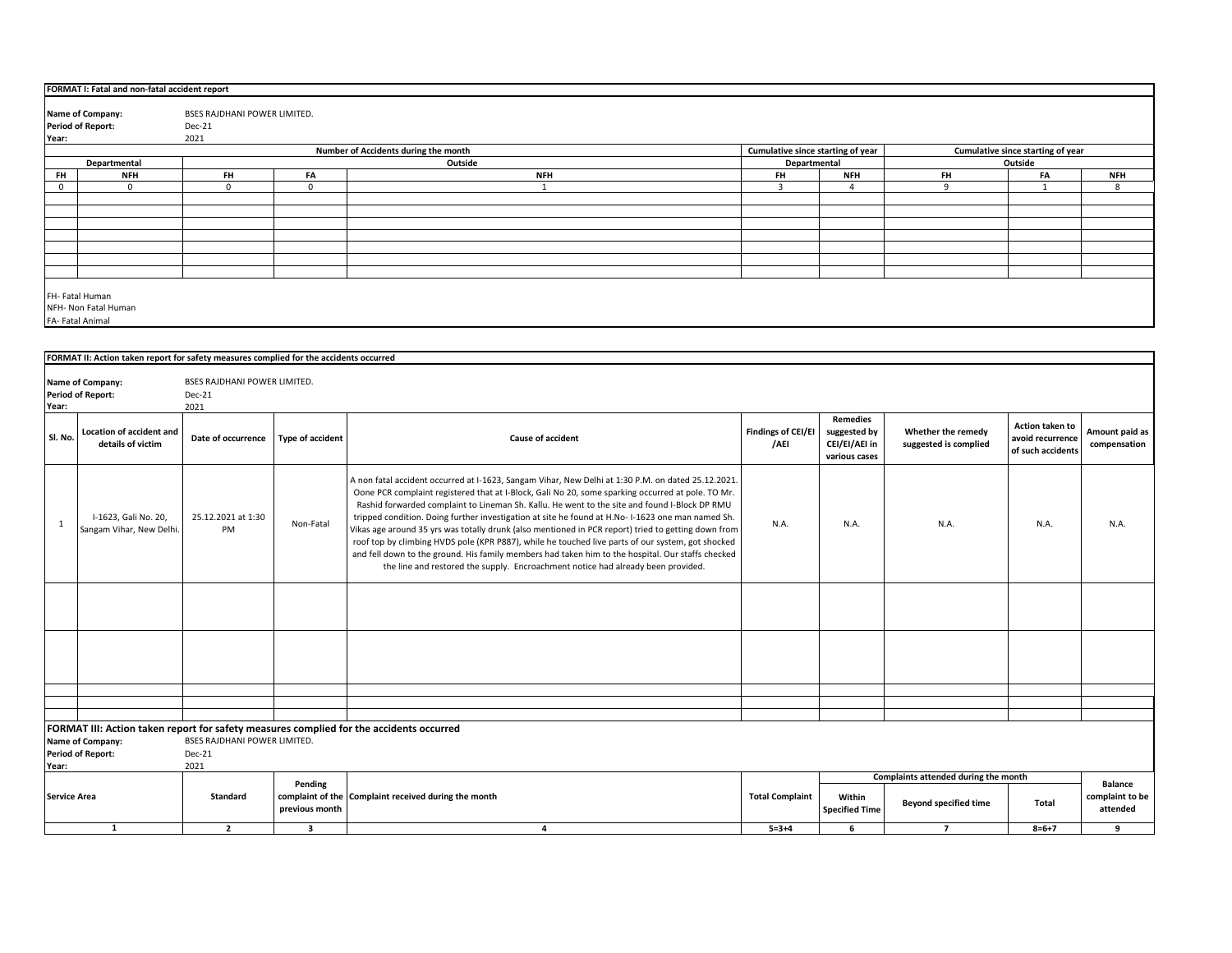| Continuous power failure<br>affecting individual consumer and<br>group of consumer upto 100<br>connected at Low voltage supply,<br>excluding the failure where<br>distribution transformer requires<br>replacement. |                                                |                                               | 28431                                                | 28431                  | 28431                            | $\mathbf 0$                                                             | 28431              |                                               |
|---------------------------------------------------------------------------------------------------------------------------------------------------------------------------------------------------------------------|------------------------------------------------|-----------------------------------------------|------------------------------------------------------|------------------------|----------------------------------|-------------------------------------------------------------------------|--------------------|-----------------------------------------------|
| Continuous power failure<br>affecting more than 100<br>consumers connected at Low<br>voltage supply excluding the<br>failure where distribution<br>transformer requires<br>replacement.                             |                                                |                                               | 570                                                  | 570                    | 570                              | $\mathbf 0$                                                             | 570                |                                               |
| Continuous power supply failure                                                                                                                                                                                     |                                                |                                               | $\overline{2}$                                       | $\overline{2}$         | $\overline{2}$                   | $\overline{0}$                                                          | $\overline{2}$     |                                               |
| Continuous power failure<br>affecting consumers connected<br>through High Voltage Distribution<br>System (HVDS) and not covered<br>under (i) & (ii)                                                                 |                                                |                                               | 9385                                                 | 9385                   | 9385                             | $\mathbf 0$                                                             | 9385               |                                               |
| Continuous Schduled Power<br>Outage                                                                                                                                                                                 |                                                |                                               | 657                                                  | 657                    | 657                              | $\mathbf 0$                                                             | 657                |                                               |
| Replacement of Burnt Meter or<br>Stolen Meter                                                                                                                                                                       |                                                |                                               | 1773                                                 | 1773                   | 1742                             | 31                                                                      | 1773               |                                               |
| FORMAT IV: Quality of Power Supply                                                                                                                                                                                  |                                                |                                               |                                                      |                        |                                  |                                                                         |                    |                                               |
| Name of Company:<br><b>Period of Report:</b><br>Year:                                                                                                                                                               | BSES RAJDHANI POWER LIMITED.<br>Dec-21<br>2021 |                                               |                                                      |                        |                                  |                                                                         |                    |                                               |
| <b>Service Area</b>                                                                                                                                                                                                 | Standard                                       | Pending<br>complaint of the<br>previous month | Complaint received during the month                  | <b>Total Complaint</b> | Within                           | Complaints attended during the month                                    |                    | <b>Balance</b><br>complaint to be<br>attended |
|                                                                                                                                                                                                                     |                                                |                                               |                                                      |                        | <b>Specified Time</b>            | <b>Beyond specified time</b>                                            | Total              |                                               |
| 1<br><b>Local Problem</b>                                                                                                                                                                                           | $\overline{2}$<br>4 hours                      | 3<br>$\overline{0}$                           | 4<br>261                                             | $5 = 3 + 4$<br>261     | 6<br>261                         | $\overline{z}$<br>$\mathbf 0$                                           | $8 = 6 + 7$<br>261 | $9 = 5 - 8$<br>$\mathbf{0}$                   |
| Tap setting of transformer<br><b>Repair of Distribution</b><br>Line/transformer/ capacitor<br>Installation and Up gradation of<br><b>High Tension/ Low Tension</b>                                                  |                                                |                                               |                                                      |                        |                                  |                                                                         |                    |                                               |
| FORMAT V: Complaint about meters<br>Name of Company:<br><b>Period of Report:</b><br>Year:                                                                                                                           | BSES RAJDHANI POWER LIMITED.<br>Dec-21<br>2021 |                                               |                                                      |                        |                                  |                                                                         |                    |                                               |
|                                                                                                                                                                                                                     |                                                |                                               |                                                      |                        |                                  |                                                                         |                    |                                               |
| <b>Service Area</b>                                                                                                                                                                                                 | Standard                                       | Pending<br>previous month                     | complaint of the Complaint received during the month | Total<br>Complaint     | With in<br><b>Specified Time</b> | Complaints attended during the month<br><b>Beyond Specified</b><br>Time | Total              | <b>Balance</b><br>complaint to be<br>attended |
| $\overline{1}$                                                                                                                                                                                                      | $\overline{2}$                                 |                                               | $\overline{4}$                                       | $5 = 3 + 4$            | 6                                | $\overline{7}$                                                          | $8=6+7$            | $9 = 5 - 8$                                   |
| <b>Complaint lodged for accuracy</b><br>test of meter-Fast                                                                                                                                                          | Within fifteen days                            | 1,460                                         | 1,559                                                | 3019                   | 1,512                            | 742                                                                     | 2254               | 765                                           |
| <b>Complaint lodged for accuracy</b>                                                                                                                                                                                | Within fifteen days                            | $\mathbf 0$                                   | $\mathbf{0}$                                         | $\mathbf{0}$           | $\mathbf{0}$                     | $\mathbf{0}$                                                            | $\overline{0}$     | $\mathbf{0}$                                  |
| Complaint lodged for defective /                                                                                                                                                                                    | Within fifteen days                            | 392                                           | 1,936                                                | 2328                   | 1,387                            | 557                                                                     | 1944               | 384                                           |
| Complaint lodged for burnt meter                                                                                                                                                                                    | Restoration of supply<br>with 3hrs and meter   | 338                                           | 2,009                                                | 2347                   | 1,570                            | 509                                                                     | 2079               | 268                                           |
| <b>Complaint lodged for stolen</b><br>meter                                                                                                                                                                         | to be replaced within<br>3days.                | 6                                             | 49                                                   | 55                     | 42                               | 11                                                                      | 53                 | $\overline{2}$                                |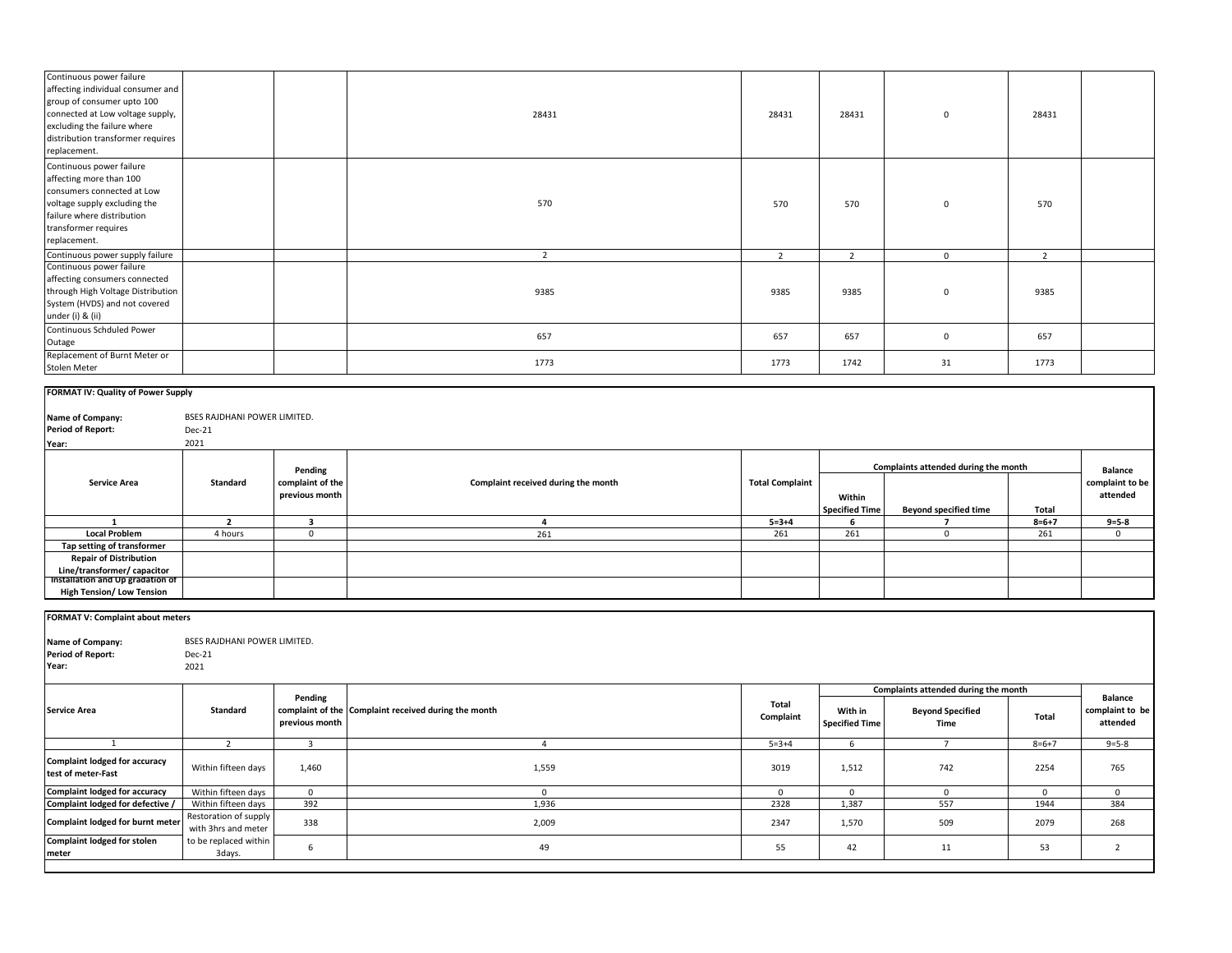## **FORMAT VI: New Connections / Additional Load, where power suppply can be provided from existing network**

| Name of Company:         | <b>BSES RAJDHANI POWER LIMITED.</b> |
|--------------------------|-------------------------------------|
| <b>Period of Report:</b> | Dec-21                              |
| Year:                    | 2021                                |

|                                                                          |          | Pending        | complaint of the Complaint received during the month | Total<br>Complaint | Complaints attended during the month |                                 |             | Balance                     |
|--------------------------------------------------------------------------|----------|----------------|------------------------------------------------------|--------------------|--------------------------------------|---------------------------------|-------------|-----------------------------|
| <b>Service Area</b>                                                      | Standard | previous month |                                                      |                    | With in<br>Specified<br>Time         | <b>Beyond Specified</b><br>Time | Total       | complaint to be<br>attended |
|                                                                          |          |                |                                                      | $5 = 3 + 4$        |                                      |                                 | $8 = 6 + 7$ | $9 = 5 - 8$                 |
| New Connection where no RoW<br>or road Cutting permission is<br>required | 7 days   | 6,413          | 19,554                                               | 25967              | 16,470                               | 3,593                           | 20063       | 5904                        |
| New Connection where RoW or<br>road Cutting permission is<br>required    | 15 days  | $\Omega$       | $\mathbf{0}$                                         | $\mathbf{0}$       | $\mathbf 0$                          | $\mathbf{0}$                    | $\Omega$    |                             |
| New Connection where no RoW<br>or road Cutting permission is<br>required | 7 days   | 132            | 363                                                  | 495                | 304                                  | 44                              | 348         | 147                         |
| New Connection where RoW or<br>road Cutting permission is<br>required    | 15 days  | $\mathbf 0$    | $\mathbf 0$                                          | $\mathbf{0}$       | $\mathbf 0$                          | $\mathbf{0}$                    | $\Omega$    | $\Omega$                    |

|                                                                                                                                                                                          |                                            |                         | FORMAT VII: Applications for New Connections / Additional Load, where power supply requires extension of distribution system. |                    |                              |                                      |              |                             |
|------------------------------------------------------------------------------------------------------------------------------------------------------------------------------------------|--------------------------------------------|-------------------------|-------------------------------------------------------------------------------------------------------------------------------|--------------------|------------------------------|--------------------------------------|--------------|-----------------------------|
| Name of Company:                                                                                                                                                                         | <b>BSES RAJDHANI POWER LIMITED.</b>        |                         |                                                                                                                               |                    |                              |                                      |              |                             |
| <b>Period of Report:</b>                                                                                                                                                                 | Dec-21                                     |                         |                                                                                                                               |                    |                              |                                      |              |                             |
| Year:                                                                                                                                                                                    | 2021                                       |                         |                                                                                                                               |                    |                              |                                      |              |                             |
|                                                                                                                                                                                          |                                            |                         |                                                                                                                               |                    |                              |                                      |              |                             |
|                                                                                                                                                                                          |                                            | Pending                 |                                                                                                                               |                    |                              | Complaints attended during the month |              | <b>Balance</b>              |
| <b>Service Area</b>                                                                                                                                                                      | <b>Standard</b>                            | previous month          | complaint of the Complaint received during the month                                                                          | Total<br>Complaint | With in<br>Specified<br>Time | <b>Beyond Specified</b><br>Time      | Total        | complaint to be<br>attended |
| 1                                                                                                                                                                                        | $\overline{2}$                             | $\overline{\mathbf{3}}$ | 4                                                                                                                             | $5 = 3 + 4$        | 6                            | $\overline{7}$                       | $8 = 6 + 7$  | $9 = 5 - 8$                 |
| 1. Electrified Areas (where<br>extension of line upto five poles<br>is required)                                                                                                         | 15 days from receipt<br>of payment         |                         |                                                                                                                               |                    |                              |                                      |              |                             |
| 2. Electrified areas (where<br>extension of lines or<br>augmentation of Distribution<br>Transformer capacity where peak<br>load of transformer has reached<br>90% of its rated capacity. | Within 2 months from<br>receipt of payment |                         |                                                                                                                               |                    |                              |                                      |              |                             |
| 3. Electrified areas (where new<br>distribtion transformer is<br>required)                                                                                                               | Within 4 months from<br>receipt of payment |                         |                                                                                                                               |                    |                              |                                      |              |                             |
| 4. Electrified Areas (where<br>existing 11 KV network needs to<br>be augmented)                                                                                                          | 15 days                                    |                         |                                                                                                                               |                    |                              |                                      |              |                             |
| 5. Electrified Areas (where<br>existing 66/33 kV substation<br>needs to be augmented)                                                                                                    | 15 days                                    |                         |                                                                                                                               |                    |                              |                                      |              |                             |
| <b>New Connections</b>                                                                                                                                                                   |                                            | $\mathbf{0}$            | $\mathbf{0}$                                                                                                                  | $\mathbf{0}$       | $\mathbf 0$                  | $\mathbf{0}$                         | $\mathbf{0}$ | $\mathbf 0$                 |
| <b>Additional Load</b>                                                                                                                                                                   |                                            | $\Omega$                | $\Omega$                                                                                                                      | $\Omega$           | $\Omega$                     | $\Omega$                             | $\Omega$     | $\Omega$                    |
|                                                                                                                                                                                          |                                            |                         |                                                                                                                               |                    |                              |                                      |              |                             |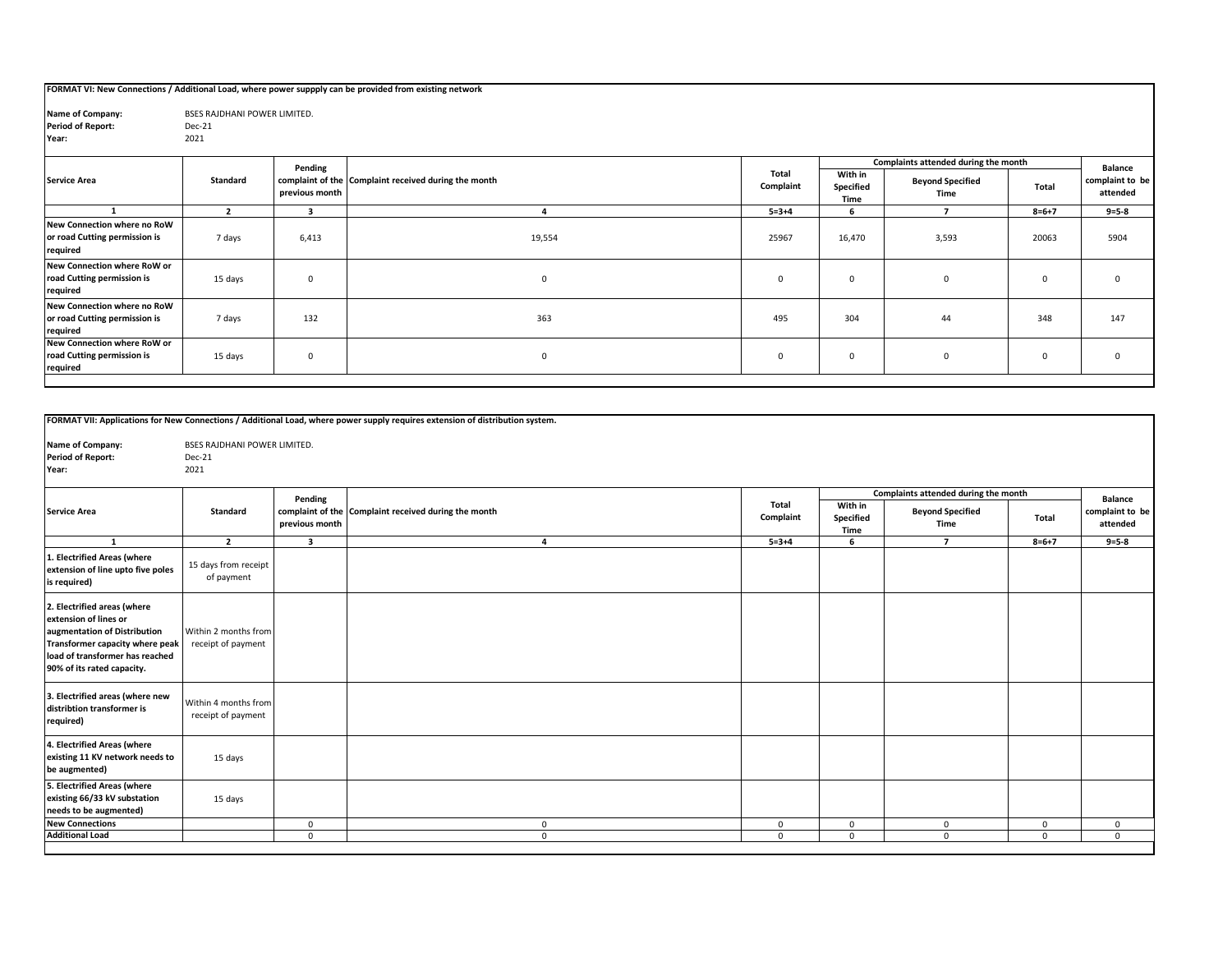| FORMAT VIII: Connection in un-electrified areas                                                                               |                                                   |                |                                                      |                    |                              |                                      |             |                             |
|-------------------------------------------------------------------------------------------------------------------------------|---------------------------------------------------|----------------|------------------------------------------------------|--------------------|------------------------------|--------------------------------------|-------------|-----------------------------|
| Name of Company:<br><b>Period of Report:</b><br>Year:                                                                         | BSES RAJDHANI POWER LIMITED.<br>Dec-21<br>2021    |                |                                                      |                    |                              |                                      |             |                             |
|                                                                                                                               |                                                   | Pending        |                                                      |                    |                              | Complaints attended during the month |             | <b>Balance</b>              |
| <b>Service Area</b>                                                                                                           | Standard                                          | previous month | complaint of the Complaint received during the month | Total<br>Complaint | With in<br>Specified<br>Time | <b>Beyond Specified</b><br>Time      | Total       | complaint to be<br>attended |
|                                                                                                                               |                                                   |                |                                                      | $5 = 3 + 4$        | 6                            |                                      | $8 = 6 + 7$ | $9 = 5 - 8$                 |
| <b>Un-Electrified Areas</b><br>(Where connection from nearby<br>existing network is possible)                                 | Within 4 months from<br>Commission's<br>approval  | 0              | 0                                                    | $\overline{0}$     | 0                            |                                      | 0           |                             |
| Un-Electrified Areas/ Green Field<br>Projects (Where new network is<br>to be laid or grid station needs to<br>be established) | Within 12 months<br>from Commission's<br>approval | 0              | $\mathbf 0$                                          | $\mathbf{0}$       | 0                            | $\Omega$                             | $\mathsf 0$ |                             |

| FORMAT IX: Transfer of Consumer's connection and conversion of services.       |                                                                                                              |                           |                                                      |                    |                              |                                      |             |                                               |
|--------------------------------------------------------------------------------|--------------------------------------------------------------------------------------------------------------|---------------------------|------------------------------------------------------|--------------------|------------------------------|--------------------------------------|-------------|-----------------------------------------------|
| Name of Company:<br><b>Period of Report:</b><br>Year:                          | <b>BSES RAJDHANI POWER LIMITED.</b><br>Dec-21<br>2021                                                        |                           |                                                      |                    |                              |                                      |             |                                               |
|                                                                                |                                                                                                              |                           |                                                      |                    |                              | Complaints attended during the month |             |                                               |
| <b>Service Area</b>                                                            | Standard                                                                                                     | Pending<br>previous month | complaint of the Complaint received during the month | Total<br>Complaint | With in<br>Specified<br>Time | <b>Beyond Specified</b><br>Time      | Total       | <b>Balance</b><br>complaint to be<br>attended |
| $\mathbf{1}$                                                                   | $\overline{2}$                                                                                               | $\overline{\mathbf{3}}$   | $\overline{a}$                                       | $5 = 3 + 4$        | 6                            | $\overline{7}$                       | $8 = 6 + 7$ | $9 = 5 - 8$                                   |
| <b>Transfer of Name</b>                                                        | Within two billing<br>cycles of<br>acceptance of<br>application or clearing<br>of dues whichever is<br>later | 122                       | 5,483                                                | 5,605              | 5,373                        | 38                                   | 5,411       | 194                                           |
| <b>Load Reduction</b>                                                          | Within ten days of<br>acceptance<br>of application, shall<br>be effective from<br>next billing cycle         | 120                       | 1,319                                                | 1,439              | 1,292                        | 81                                   | 1,373       | 66                                            |
| <b>Change of Category</b>                                                      | As per Regulation 17<br>(5)                                                                                  | 334                       | 611                                                  | 945                | 453                          | 45                                   | 498         | 447                                           |
| Incase connection is denied after<br>receipt of payment against<br>demand note |                                                                                                              | 172                       | 1,189                                                | 1,361              | 477                          | 883                                  | 1,360       | $\mathbf{1}$                                  |
| Connection energized through<br>Loop                                           | As per Regulation 11                                                                                         | $\mathbf 0$               | $\mathbf 0$                                          | $\mathbf 0$        | $\mathbf 0$                  | $\mathbf{0}$                         | $\mathbf 0$ | $\mathbf 0$                                   |
| If notice towards downward if<br>any is not sent                               | 31st May of Financial<br>year                                                                                | $\mathsf 0$               | $\mathbf{0}$                                         | $\mathbf 0$        | $\mathbf 0$                  | $\mathbf 0$                          | $\mathbf 0$ | $\mathbf 0$                                   |
|                                                                                |                                                                                                              |                           |                                                      |                    |                              |                                      |             |                                               |

|                                                       | FORMAT X: Complaints about consumer's bills, disconnection, reconnection of supply. |                                                        |  |  |  |  |  |  |  |  |  |  |  |
|-------------------------------------------------------|-------------------------------------------------------------------------------------|--------------------------------------------------------|--|--|--|--|--|--|--|--|--|--|--|
| Name of Company:<br><b>Period of Report:</b><br>Year: | BSES RAJDHANI POWER LIMITED.<br>Dec-21<br>2021                                      |                                                        |  |  |  |  |  |  |  |  |  |  |  |
|                                                       | Pending                                                                             | Complaints attended during the month<br><b>Balance</b> |  |  |  |  |  |  |  |  |  |  |  |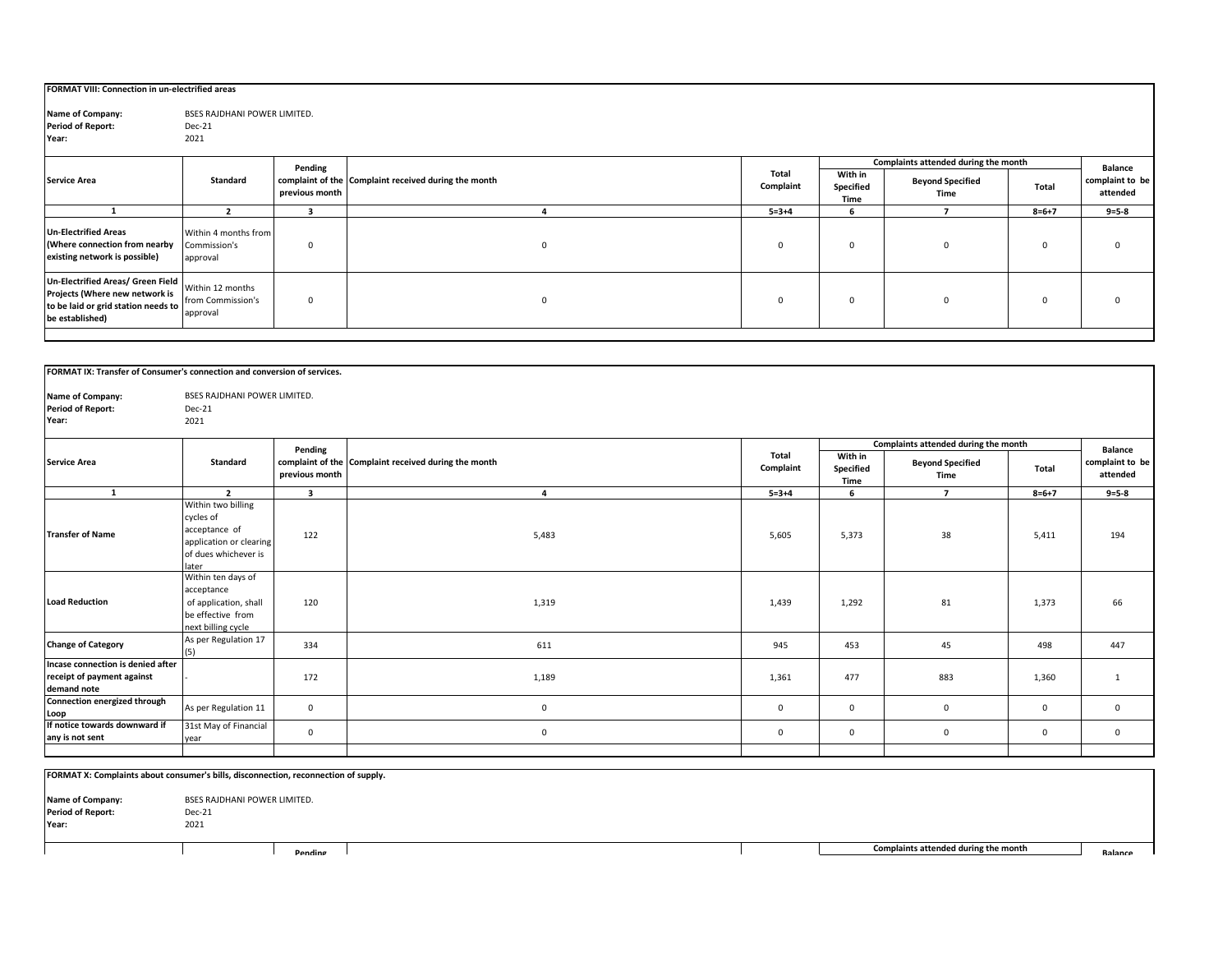| <b>Service Area</b>                                                                                        | Standard                                                   | r chung<br>previous month | complaint of the Complaint received during the month | Total<br>Complaint | With in<br>Specified<br>Time | <b>Beyond Specified</b><br>Time            | Total            | Dalante<br>complaint to be<br>attended         |  |  |
|------------------------------------------------------------------------------------------------------------|------------------------------------------------------------|---------------------------|------------------------------------------------------|--------------------|------------------------------|--------------------------------------------|------------------|------------------------------------------------|--|--|
| $\mathbf{1}$                                                                                               | $\overline{2}$                                             | $\overline{\mathbf{3}}$   | $\overline{4}$                                       | $5 = 3 + 4$        | 6                            | $\overline{7}$                             | $8 = 6 + 7$      | $9 = 5 - 8$                                    |  |  |
| <b>Complaints on billing</b>                                                                               | Only one bill<br>in a Financial Year                       | 703                       | 410                                                  | 1,113              | 453                          | 111                                        | 564              | 549                                            |  |  |
| Final bill for vacation of premises                                                                        | 5 days                                                     | 16                        | 84                                                   | 100                | 75                           | 12                                         | 87               | 13                                             |  |  |
| Non payment of dues by the                                                                                 | 15 days                                                    | 19                        | 72                                                   | 91                 | 66                           | $\mathbf{0}$                               | 66               | 25                                             |  |  |
| <b>Request for reconnection</b>                                                                            | 24hrs                                                      | 136                       | 1,495                                                | 1,631              | 1,246                        | 241                                        | 1,487            | 144                                            |  |  |
| Consumer wanting disconnection                                                                             | 5 days                                                     | 762                       | 4,719                                                | 5,481              | 3,517                        | 1,316                                      | 4,833            | 648                                            |  |  |
| FORMAT XI: Failure of Distribution Transformer                                                             |                                                            |                           |                                                      |                    |                              |                                            |                  |                                                |  |  |
| Name of Company:<br><b>Period of Report:</b><br>Year:                                                      | BSES RAJDHANI POWER LIMITED.<br>Dec-21<br>2021             |                           |                                                      |                    |                              |                                            |                  |                                                |  |  |
| No. of Distribution transformers<br>at the beginning of the month                                          | No. of Distribution transformers added<br>during the month |                           | Total number of distribution transformers            |                    |                              | Number of Distribution transformers failed |                  | % Failure rate of distribution<br>transformers |  |  |
| 1                                                                                                          | $\overline{2}$                                             |                           | $3 = 1 + 2$                                          |                    | $\overline{4}$               |                                            | $5=(4)*100/(3)%$ |                                                |  |  |
| 7812                                                                                                       | 10                                                         |                           | 7822                                                 |                    |                              | $\mathbf{1}$                               |                  | 1.28%                                          |  |  |
|                                                                                                            |                                                            |                           |                                                      |                    |                              |                                            |                  |                                                |  |  |
|                                                                                                            |                                                            |                           |                                                      |                    |                              |                                            |                  |                                                |  |  |
| Note: Only 3 phase transformers considered>=400 kVA                                                        |                                                            |                           |                                                      |                    |                              |                                            |                  |                                                |  |  |
| Only New transformers added in the system is considered against point no. 2<br>Only O&M failure considered |                                                            |                           |                                                      |                    |                              |                                            |                  |                                                |  |  |
| FORMAT XII: Failure of Power Transformer                                                                   |                                                            |                           |                                                      |                    |                              |                                            |                  |                                                |  |  |
|                                                                                                            |                                                            |                           |                                                      |                    |                              |                                            |                  |                                                |  |  |
| Name of Company:                                                                                           | BSES RAJDHANI POWER LIMITED.                               |                           |                                                      |                    |                              |                                            |                  |                                                |  |  |
| <b>Period of Report:</b>                                                                                   | Dec-21                                                     |                           |                                                      |                    |                              |                                            |                  |                                                |  |  |
| Year:                                                                                                      | 2021                                                       |                           |                                                      |                    |                              |                                            |                  |                                                |  |  |
| No. of power transformers at the No. of power transformers added during<br>beginning of the month          | the month                                                  |                           | Total number of power transformers                   |                    |                              | Number of power transformers failed        |                  | % Failure rate of power<br>transformers        |  |  |
| 1                                                                                                          | 2                                                          |                           | $3 = 1 + 2$                                          |                    |                              | $\overline{4}$                             |                  | $5=(4)*100/(3)%$                               |  |  |
| 267                                                                                                        | $\mathbf 0$                                                |                           | 267                                                  |                    |                              | $\mathbf 0$                                |                  | 0.00%                                          |  |  |
|                                                                                                            |                                                            |                           |                                                      |                    |                              |                                            |                  |                                                |  |  |
|                                                                                                            |                                                            |                           |                                                      |                    |                              |                                            |                  |                                                |  |  |
|                                                                                                            |                                                            |                           |                                                      |                    |                              |                                            |                  |                                                |  |  |
|                                                                                                            |                                                            |                           |                                                      |                    |                              |                                            |                  |                                                |  |  |
|                                                                                                            |                                                            |                           |                                                      |                    |                              |                                            |                  |                                                |  |  |
| FORMAT XIII: Summary of Overall Standards of Performance.                                                  |                                                            |                           |                                                      |                    |                              |                                            |                  |                                                |  |  |

| Year:   | BSES RAJDHANI POWER LIMITED.<br><b>Name of Company:</b><br><b>Period of Report:</b><br>Dec-21<br>2021 |                                               |                                            |                                 |                              |                                                |
|---------|-------------------------------------------------------------------------------------------------------|-----------------------------------------------|--------------------------------------------|---------------------------------|------------------------------|------------------------------------------------|
| SI. No. | Service area                                                                                          | Overall<br><b>Standards of</b><br>Performance | <b>Total Cases Received / Reported (A)</b> | <b>Complaints Attended (B)</b>  |                              | <b>Standard of Performance Achieved</b><br>(C) |
|         |                                                                                                       |                                               |                                            | Within<br><b>Specified Time</b> | <b>Beyond specified time</b> |                                                |
|         |                                                                                                       |                                               | 1. Power Supply Failure                    |                                 |                              |                                                |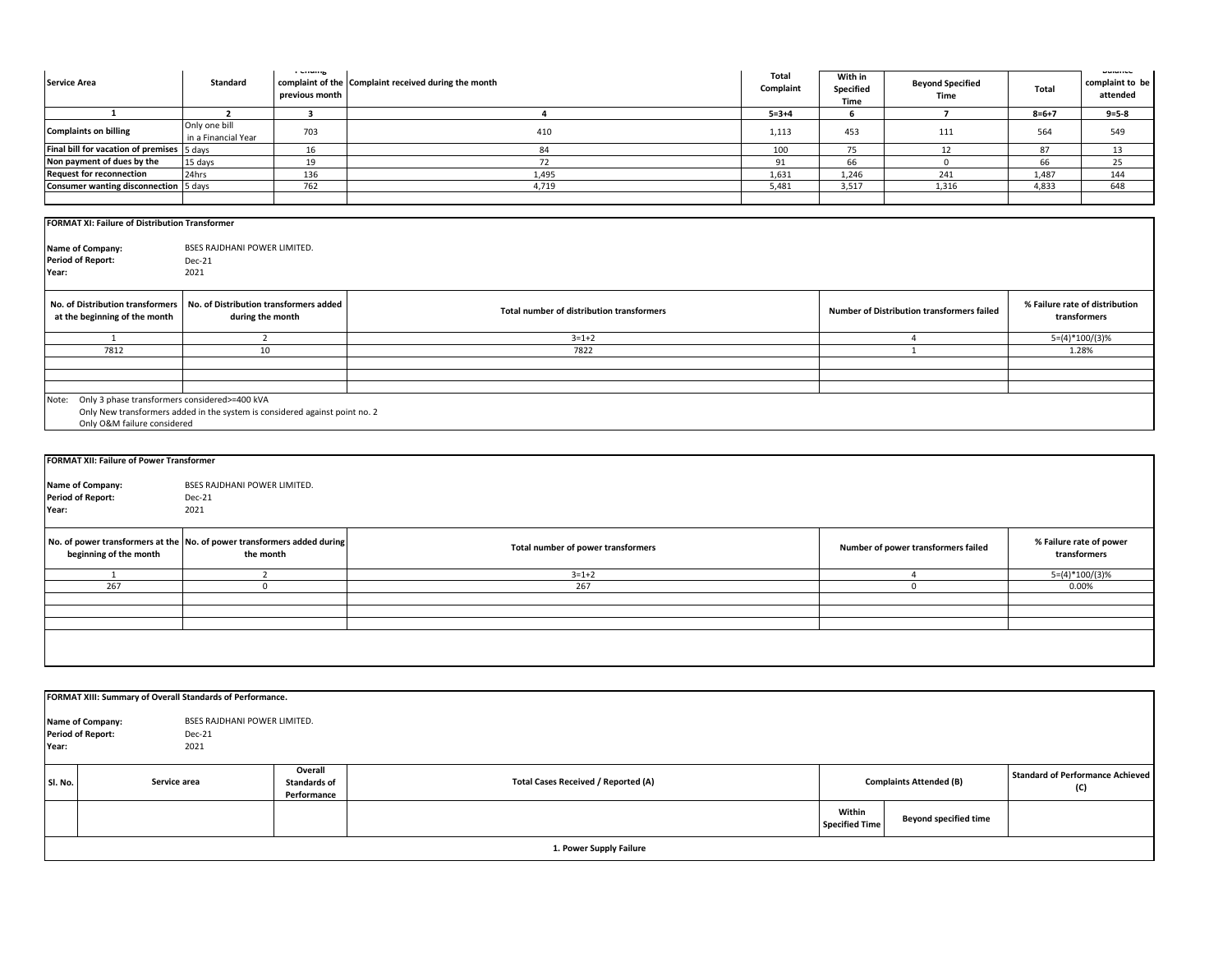| (i)                     | Continuous power failure affecting individual<br>consumer and group of consumer upto 100<br>connected at Low voltage supply, excluding the<br>failure where distribution transformer requires<br>replacement. |                                                                | 28431                                                                                                                 |                 | 28431             | $\mathbf 0$                         |                                  | 100%                          |
|-------------------------|---------------------------------------------------------------------------------------------------------------------------------------------------------------------------------------------------------------|----------------------------------------------------------------|-----------------------------------------------------------------------------------------------------------------------|-----------------|-------------------|-------------------------------------|----------------------------------|-------------------------------|
| (ii)                    | Continuous power failure affecting more than<br>100 consumers connected at Low voltage supply<br>excluding the failure where distribution<br>transformer requires replacement.                                |                                                                | 570                                                                                                                   |                 | 570               | $\mathbf 0$                         |                                  | 100%                          |
| (iii)                   | Continuous power supply failure requiring<br>replacement of distribution transformer.                                                                                                                         |                                                                | $\overline{2}$                                                                                                        |                 | $\overline{2}$    | $\pmb{0}$                           |                                  | 100%                          |
| (iv)                    | Continuous power failure affecting consumers<br>connected through High Voltage Distribution<br>System (HVDS) and not covered under (i) & (ii)<br>above                                                        |                                                                | 9385                                                                                                                  |                 | 9385              | $\mathbf 0$                         |                                  | 100%                          |
| (v)                     | Continuous scheduled power outages                                                                                                                                                                            |                                                                | 657                                                                                                                   |                 | 657               | $\mathbf 0$                         | 100%                             |                               |
| (vi)                    | Replacement of burnt meter                                                                                                                                                                                    |                                                                | 1773                                                                                                                  |                 | 1742              | 31                                  | 98.25%                           |                               |
|                         |                                                                                                                                                                                                               |                                                                | <b>Period of Scheduled Outage</b>                                                                                     |                 |                   |                                     |                                  |                               |
| $\overline{2}$          | Maximum duration in a single stretch                                                                                                                                                                          |                                                                | 3H:46M                                                                                                                |                 |                   |                                     |                                  |                               |
|                         | Restoration of supply by 6:00 PM                                                                                                                                                                              |                                                                | ALL                                                                                                                   |                 |                   |                                     |                                  |                               |
| 3                       | Faults in street light maintained by the licensee                                                                                                                                                             |                                                                | 696<br><b>Reliability Indices</b>                                                                                     |                 | 696               | $\mathbf 0$                         |                                  | 100%                          |
| $\overline{4}$          | <b>SAIFI</b>                                                                                                                                                                                                  |                                                                | 0.190                                                                                                                 |                 |                   |                                     |                                  |                               |
|                         | <b>SAIDI</b>                                                                                                                                                                                                  |                                                                | 0.130                                                                                                                 |                 |                   |                                     |                                  |                               |
|                         | CAIDI                                                                                                                                                                                                         |                                                                | 0.684                                                                                                                 |                 |                   |                                     |                                  |                               |
| 5 <sub>1</sub>          | <b>Frequency variation</b>                                                                                                                                                                                    |                                                                |                                                                                                                       |                 |                   |                                     |                                  |                               |
| 6                       | Voltage imbalance                                                                                                                                                                                             |                                                                |                                                                                                                       |                 |                   |                                     |                                  |                               |
| $7^{\circ}$             | Percentage billing mistakes                                                                                                                                                                                   |                                                                |                                                                                                                       |                 |                   |                                     |                                  |                               |
|                         |                                                                                                                                                                                                               |                                                                |                                                                                                                       |                 |                   |                                     |                                  |                               |
|                         | New method used for reliabilty index calculation*                                                                                                                                                             |                                                                |                                                                                                                       |                 |                   |                                     |                                  |                               |
|                         | <b>FORMAT XIV: Compensation Details</b>                                                                                                                                                                       |                                                                |                                                                                                                       |                 |                   |                                     |                                  |                               |
|                         |                                                                                                                                                                                                               |                                                                |                                                                                                                       |                 |                   |                                     |                                  |                               |
|                         | <b>BSES RAJDHANI POWER LIMITED.</b><br>Name of Company:                                                                                                                                                       |                                                                |                                                                                                                       |                 |                   |                                     |                                  |                               |
|                         | <b>Period of Report:</b><br>Dec-21                                                                                                                                                                            |                                                                |                                                                                                                       |                 |                   |                                     |                                  |                               |
| Year:                   | 2021                                                                                                                                                                                                          |                                                                |                                                                                                                       |                 |                   |                                     |                                  |                               |
| Sl. No.                 | Event                                                                                                                                                                                                         |                                                                | Compensation specified for violation of standard                                                                      | Claimed         |                   |                                     | Payable/Paid                     |                               |
|                         |                                                                                                                                                                                                               |                                                                |                                                                                                                       |                 |                   | No. of cases                        | Amount of                        | Amount of                     |
|                         |                                                                                                                                                                                                               |                                                                |                                                                                                                       | No. of<br>Cases | Amount<br>Claimed | in which compensation is<br>payable | compensation<br>payable in (Rs.) | compensation<br>paid in (Rs.) |
| $\mathbf{1}$            | Electricity                                                                                                                                                                                                   |                                                                |                                                                                                                       |                 |                   |                                     |                                  |                               |
|                         | connections                                                                                                                                                                                                   |                                                                |                                                                                                                       |                 |                   |                                     |                                  |                               |
| (i)                     |                                                                                                                                                                                                               |                                                                | 1.5% of the demand charges deposited by consumer for each day of default.                                             |                 |                   |                                     |                                  |                               |
|                         | <b>Electrified Areas</b>                                                                                                                                                                                      |                                                                |                                                                                                                       |                 |                   |                                     |                                  |                               |
| (ii)                    | Augmentation                                                                                                                                                                                                  |                                                                | 1.5% of the demand charges deposited by consumer for each day of default                                              |                 |                   |                                     |                                  |                               |
| (iii)                   | <b>Un-electrified</b>                                                                                                                                                                                         |                                                                | 1% of the amount deposited by developer/applicants per day of default.                                                |                 |                   |                                     |                                  |                               |
| (iv)                    | <b>Connection denied</b>                                                                                                                                                                                      |                                                                | 1.5% of the demand charges deposited by consumer for each day of default subject to maximum of the amount paid as per |                 |                   |                                     |                                  |                               |
| (v)                     | <b>Connection energized</b>                                                                                                                                                                                   |                                                                | Rs. 500 per kW of sanctioned/ contract demand                                                                         |                 |                   |                                     |                                  |                               |
| $\overline{2}$          | <b>Transfer of Name</b>                                                                                                                                                                                       | Rs. 100 for each day of default.                               |                                                                                                                       |                 |                   |                                     |                                  |                               |
| $\overline{\mathbf{3}}$ | <b>Load Reduction</b>                                                                                                                                                                                         | Rs. 100 for each day of default                                |                                                                                                                       |                 |                   |                                     |                                  |                               |
| $\overline{4}$          | Notice for downward                                                                                                                                                                                           | Rs. 500 for each case                                          |                                                                                                                       |                 |                   |                                     |                                  |                               |
| 5                       | Change of category                                                                                                                                                                                            | Rs. 100 for each day of default<br>10% of excess amount billed |                                                                                                                       |                 |                   |                                     |                                  |                               |
| 6<br>$\overline{7}$     | <b>Complaints in billing</b><br><b>Replacement of</b>                                                                                                                                                         | Rs.50 for each day of default                                  |                                                                                                                       |                 |                   |                                     |                                  |                               |
| 8                       | <b>Fault in street</b>                                                                                                                                                                                        | Rs. 75 for each day of default                                 |                                                                                                                       |                 |                   |                                     |                                  |                               |
| 9                       | <b>Voltage fluctuations</b>                                                                                                                                                                                   |                                                                |                                                                                                                       |                 |                   |                                     |                                  |                               |
| 10                      | <b>Power Supply Failure</b>                                                                                                                                                                                   |                                                                |                                                                                                                       |                 |                   |                                     |                                  |                               |
| 11                      | <b>Total</b>                                                                                                                                                                                                  |                                                                |                                                                                                                       |                 |                   |                                     |                                  |                               |